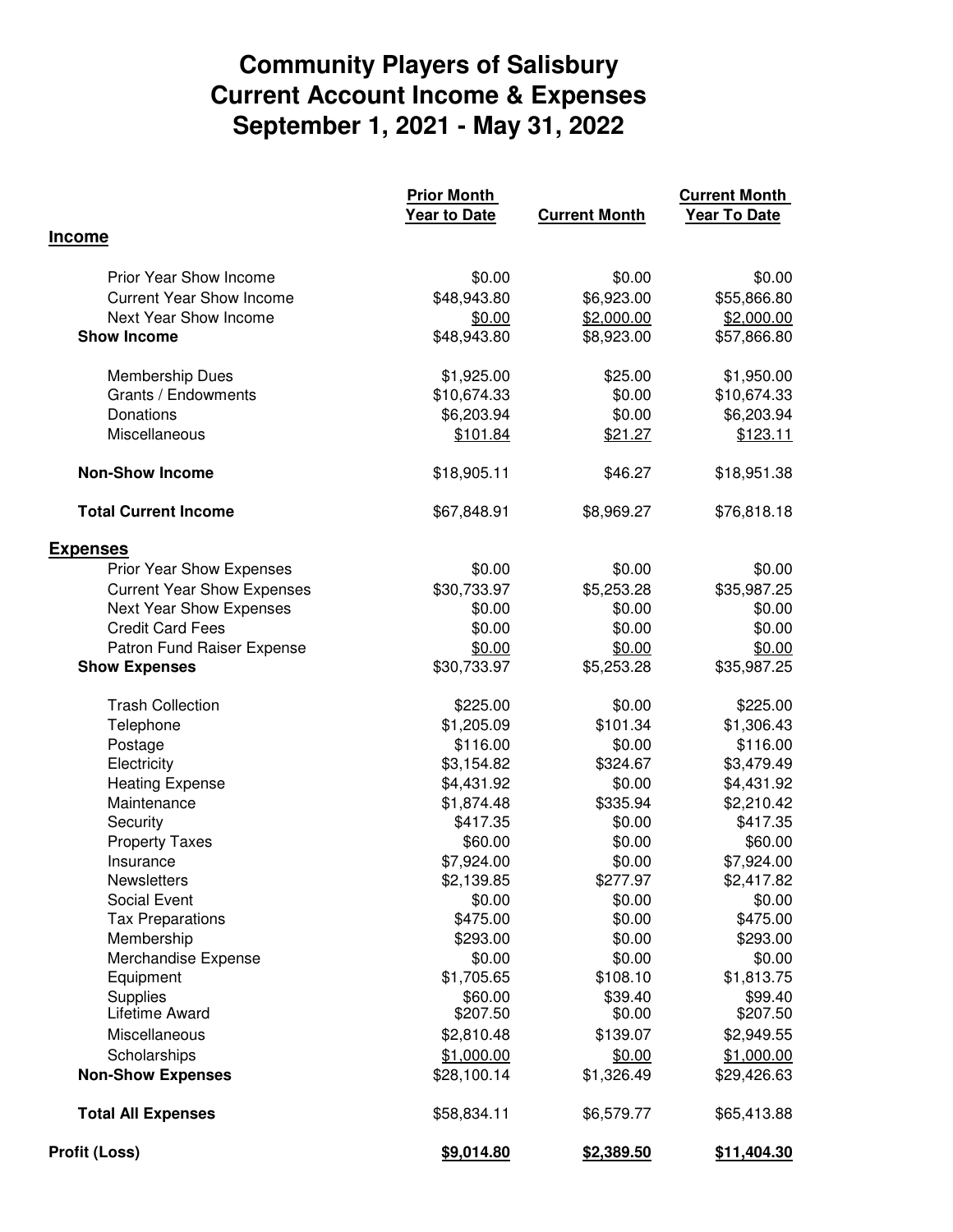## **Community Players of Salisbury September 1, 2021 - May 31, 2022 Building Account Income & Expenses**

|                              | <b>Prior Month</b>  |                      | <b>Current Month</b> |  |
|------------------------------|---------------------|----------------------|----------------------|--|
|                              | <b>Year to Date</b> | <b>Current Month</b> | Year To Date         |  |
| <b>Income</b>                |                     |                      |                      |  |
| <b>Building Income</b>       |                     |                      |                      |  |
| <b>Building Donations</b>    | \$15,000.00         | \$9,500.00           | \$24,500.00          |  |
| <b>Building Grants</b>       | \$0.00              | \$0.00               | \$0.00               |  |
| <b>Fund Raisers</b>          | \$0.00              | \$0.00               | \$0.00               |  |
| Interest Income              | \$0.00              | \$0.00               | \$0.00               |  |
| Transfer                     | \$0.00              | \$0.00               | \$0.00               |  |
| Misc. Building Income        | \$0.00              | \$0.00               | \$0.00               |  |
| <b>Total Building Income</b> | \$15,000.00         | \$9,500.00           | \$24,500.00          |  |
|                              |                     |                      |                      |  |
| <b>Expenses</b>              |                     |                      |                      |  |
| Construction                 | \$0.00              | \$0.00               | \$0.00               |  |
| <b>Office Supplies</b>       | \$0.00              | \$0.00               | \$0.00               |  |
| Equipment                    | \$0.00              | \$0.00               | \$0.00               |  |
| Heat & Air                   | \$0.00              | \$0.00               | \$0.00               |  |
| Construction                 | \$0.00              | \$0.00               | \$0.00               |  |
| Roof                         | \$0.00              | \$0.00               | \$0.00               |  |
| Floor                        | \$0.00              | \$0.00               | \$0.00               |  |
| Supplies                     | \$0.00              | \$0.00               | \$0.00               |  |
| Maintence                    | \$2,746.55          | \$5,699.38           | \$8,445.93           |  |
| Misc. Capital                | \$536.43            | \$0.00               | \$536.43             |  |
|                              | \$0.00              | \$0.00               | \$0.00               |  |
|                              | \$0.00              | \$0.00               | \$0.00               |  |
| Maintence                    | \$0.00              | \$0.00               | \$0.00               |  |
|                              | \$0.00              | \$0.00               | \$0.00               |  |
|                              | \$0.00              | \$0.00               | \$0.00               |  |
|                              | \$0.00              | \$0.00               | \$0.00               |  |
|                              | \$0.00              | \$0.00               | \$0.00               |  |
|                              | \$0.00              | \$0.00               | \$0.00               |  |
|                              | \$0.00              | \$0.00               | \$0.00               |  |
|                              | \$0.00              | \$0.00               | \$0.00               |  |
|                              | \$0.00              | \$0.00               | \$0.00               |  |
| <b>Total All Expenses</b>    | \$3,282.98          | \$5,699.38           | \$8,982.36           |  |
| <b>Profit (Loss)</b>         | \$11,717.02         | \$3,800.62           | \$15,517.64          |  |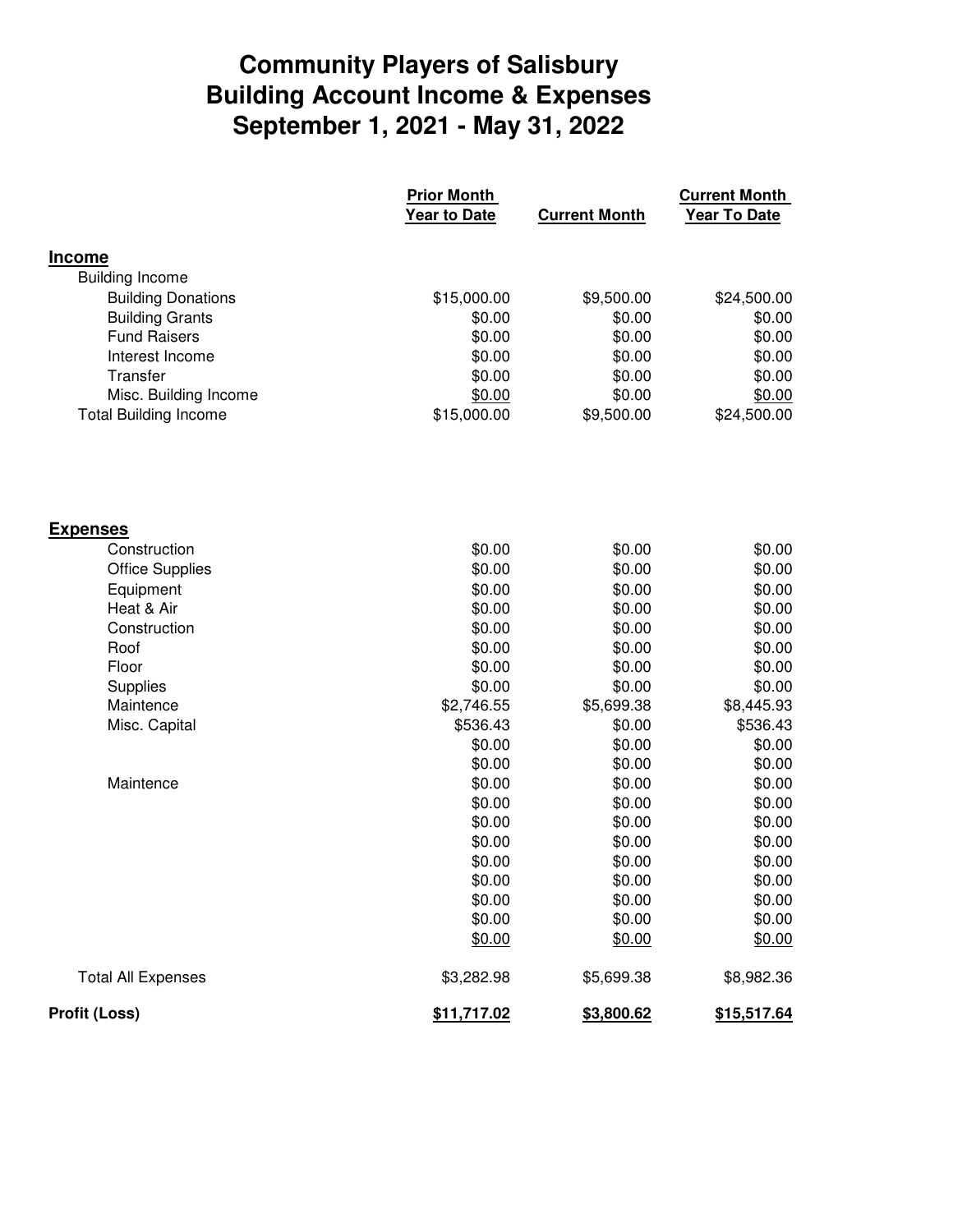## **Community Players of Salisbury September 1, 2021 - May 31, 2022 Show Summary**

|                                | <b>Show A</b>     | <b>Show B</b> | Show C          | <b>Show D</b>  | <b>Show E</b>    |                   |
|--------------------------------|-------------------|---------------|-----------------|----------------|------------------|-------------------|
|                                |                   | <b>Other</b>  | Putnam          | <b>Senior</b>  | <b>Christ</b>    | <b>Totals All</b> |
|                                | <b>Noises Off</b> | <b>Shows</b>  | <b>Spelling</b> | <b>Follies</b> | <b>Superstar</b> | <b>Shows</b>      |
| <b>Income</b>                  |                   |               |                 |                |                  |                   |
| <b>Patron Ticket Sales</b>     | \$5,265.50        | \$0.00        | \$5,265.50      | \$3,159.00     | \$7,332.00       | \$21,022.00       |
| <b>Season Ticket Sales</b>     | \$4,758.30        | \$0.00        | \$8,138.30      | \$6,170.00     | \$240.00         | \$19,306.60       |
| <b>Box Office Ticket Sales</b> | \$1,940.00        | \$4,580.00    | \$920.00        | \$770.00       | \$0.00           | \$8,210.00        |
| <b>Program Advertising</b>     | \$1,910.30        | \$150.00      | \$1,910.30      | \$1,146.20     | \$2,674.00       | \$7,790.80        |
| <b>Concessions Sales</b>       | \$224.00          | \$0.00        | \$0.00          | \$0.00         | \$0.00           | \$224.00          |
| T-Shirt Income                 | \$0.00            | \$4,113.00    | \$0.00          | \$163.00       | \$0.00           | \$4,276.00        |
| Misc. Income                   | \$0.00            | \$0.00        | \$0.00          | \$0.00         | \$0.00           | \$0.00            |
| <b>Total Income</b>            | \$14,098.10       | \$8,843.00    | \$16,234.10     | \$11,408.20    | \$10,246.00      | \$60,829.40       |
| <b>Expenses</b>                |                   |               |                 |                |                  |                   |
|                                |                   |               |                 |                |                  |                   |
| <b>Royalty/Script Expenses</b> | \$881.73          | \$0.00        | \$5,205.38      | \$101.40       | \$4,507.74       | \$10,696.25       |
| <b>Facility Rental</b>         | \$6,114.57        | \$930.00      | \$2,000.00      | \$2,000.00     | \$6,209.18       | \$17,253.75       |
| Custodian                      | \$0.00            | \$0.00        | \$0.00          | \$0.00         | \$0.00           | \$0.00            |
| Security                       | \$0.00            | \$0.00        | \$0.00          | \$0.00         | \$0.00           | \$0.00            |
| Orchestra                      | \$0.00            | \$1,150.00    | \$150.00        | \$0.00         | \$0.00           | \$1,300.00        |
| <b>Set Construction</b>        | \$892.33          | \$0.00        | \$319.96        | \$71.55        | \$49.40          | \$1,333.24        |
| Costumes                       | \$376.78          | \$39.20       | \$0.00          | \$0.00         | \$0.00           | \$415.98          |
| Props                          | \$304.73          | \$272.20      | \$398.53        | \$0.00         | \$30.72          | \$1,006.18        |
| Lighting                       | \$0.00            | \$0.00        | \$5.79          | \$0.00         | $-$2,000.00$     | $-$1,994.21$      |
| Sound                          | \$0.00            | \$23.25       | \$0.00          | \$0.00         | \$75.08          | \$98.33           |
| Make-up                        | \$0.00            | \$0.00        | \$0.00          | \$0.00         | \$0.00           | \$0.00            |
| Refunds                        | \$80.00           | \$0.00        | \$0.00          | \$0.00         | \$0.00           | \$80.00           |
| <b>Program Printing</b>        | \$445.00          | \$98.41       | \$440.00        | \$497.77       | \$0.00           | \$1,481.18        |
| Publicity                      | \$1,434.00        | \$50.89       | \$2,306.33      | \$1,649.75     | \$896.00         | \$6,336.97        |
| <b>Flowers</b>                 | \$0.00            | \$0.00        | \$0.00          | \$0.00         | \$0.00           | \$0.00            |
| Gifts                          | \$166.80          | \$142.27      | \$194.80        | \$161.10       | \$0.00           | \$664.97          |
| <b>Cast Party</b>              | \$323.16          | \$256.67      | \$493.80        | \$90.47        | \$0.00           | \$1,164.10        |
| <b>Concessions Expenses</b>    | \$112.67          | \$0.00        | \$0.00          | \$0.00         | \$0.00           | \$112.67          |
| Patrons                        | \$0.00            | \$0.00        | \$0.00          | \$0.00         | \$0.00           | \$0.00            |
| Miscellanous                   | \$0.00            | \$103.00      | \$339.00        | \$0.00         | \$103.58         | \$545.58          |
| <b>Total Expenses</b>          | \$11,131.77       | \$3,065.89    | \$11,853.59     | \$4,572.04     | \$9,871.70       | \$40,494.99       |

**Net Gain or (Loss) \$2,966.33 \$5,777.11 \$4,380.51 \$6,836.16 \$374.30 \$20,334.41**